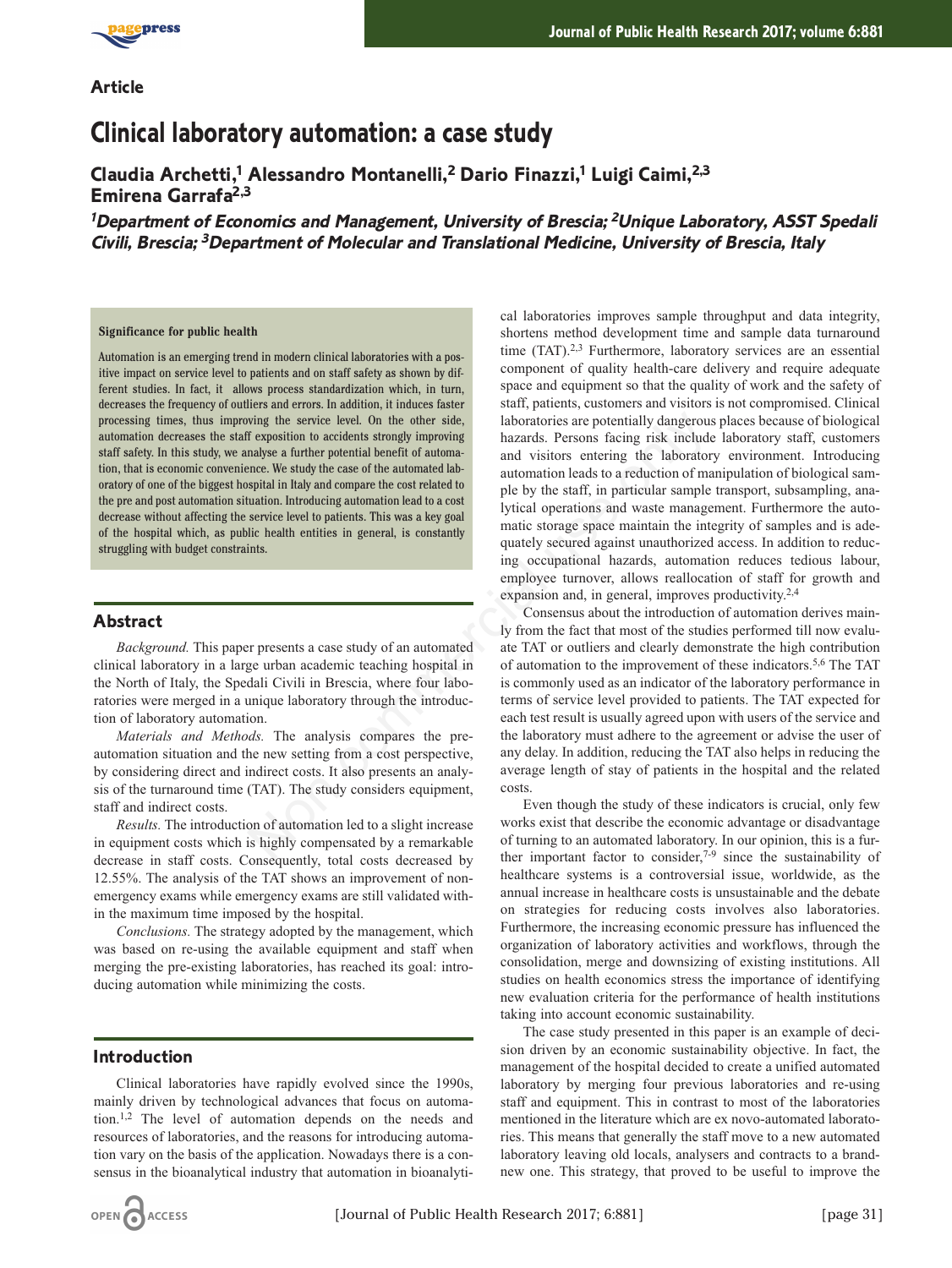press

above mentioned indicators, could have a huge impact in terms of investments and costs for buying new analysers, making new contracts, and leaving contracts that are not yet expired. All these cost components should be considered when evaluating the *cost per*  $test^{8,10}$  and, consequently, the economic performance of the laboratory.

The analysis presented in this paper is aimed at showing the impact of the introduction of automation in the unified automated laboratory in Brescia, called Core-Lab from now on, both in terms of service level to patients (through the evaluation of TAT) and in terms of economic performance.

### **Design and Methods**

The *Spedali Civili* in Brescia is one of the biggest hospital in Italy. It is a large urban academic teaching hospital, with 1650 beds, almost 70 thousands hospitalizations and more than 5 million ambulatory services in 2017. Staff is composed by more than 6 thousands units including managers, physicians, technicians, administrative and auxiliary staff. The Core-Lab acts as the main laboratory of the hospital, processing the majority of the exams requested by the hospital and by external ambulatories belonging to the same organization or by other organizations. It processes on average 3 thousands tubes per day. Thus, our analysis is representative of the impact of automation on big laboratories. The Core-Lab was introduced with the aim of joining four previously existing laboratories towards a more automated (and hopefully more efficient) system with particular attention to costs. The previous laboratories were located in different areas of the hospital with dedicated analysers and staff, processing different types of exams and with different opening times. When the management decided to introduce the unified laboratory, the strategy adopted was based on reusing, as much as possible, the equipment available and, consequently, the contracts with the corresponding companies providing the equipment and the materials. Moreover, a further goal was to offer a 24h service, with at least one technician and one physician always on duty. The study presented in this paper was conducted in 2016.

#### Analysers and staff

The Core-Lab was introduced in August 1<sup>st</sup>, 2015 and merged four previously existing laboratories performing the following activities: clinical chemistry, haematology, coagulation and immunometry. Before the introduction of the Core-Lab the different laboratories were open from 7 am to 4:50 pm (from Monday to Friday), and from 7 am to 1 pm on Saturday with dedicated technical staff and physicians. An exception was the emergency laboratory that was open 24h a day and was mainly handled by technical staff. During night and holidays one technician was on service and one physician on call. With the introduction of the Core-Lab, the staff previously engaged in the four laboratories, which was composed by 23 full time equivalent (FTE) physicians, 56.4 FTE technicians plus two coordinators, 10.3 FTE auxiliary personnel, converged in the unified laboratory.

The structure of the four pre-existing laboratories together with the corresponding equipment is shown in Figure 1. The red rectangles represent the four pre-existing laboratories while the blue ones form the unified automated laboratory. We also report the equipment of the pre-existing laboratories in the red rectangles.

The four laboratories were merged in a single laboratory composed of two areas: the Core-Lab, which corresponds to the analyser connected to the INPECO conveyor belt and on which we

focus our analysis, and a *specialized area* with stand-alone equipment and dedicated technician staff. Auxiliary personnel and physician were involved in both areas of the laboratory.

Since the aim of the management was to move to automation by reusing, as much as possible, the analysers previously available in the pre-existing laboratories, most of them were reutilized and integrated in the Core-Lab. The resulting equipment of the Core-Lab is: one MUT HCTS2000 MK2 (Medical System) and one TECAN FE500 (Medical System) for preanalitical sorting. The preexisting four Dimension Vista 1500 (Siemens Health Care), three Acl TOP (Instrumental laboratories) , three Architect (Abbott) were integrated with a Flex-Lab chain with an Input Output Module, Bulk Input Module, two centrifuges and one refrigerator to stock (Impeco) to constitute the Core-Lab and one work cell, made up by three DXH800 (Beckman Coulter) and a DXH800 stand-alone, for the specialized area. Since the Core-Lab uses the same analysers and materials used in the previous laboratories, there was no penalty for giving back the useless instruments in excess. At present, the type of exams proposed, the number of exams performed, the analysis methods, and number of tubes per patient are the same as in the pre-Core-Lab situation. Most of the exams that were previously performed on the four laboratories are now carried out in the Core-Lab. The exams that are not performed on the Core-Lab (because they are not performed on the analyzers that are part of the Core-lab) are processed on specific sectors of the unified laboratory with stand-alone instruments and dedicated staff that remained unvaried compared to the pre-Core-Lab situation and will not be considered in our analysis. The convergence on the Core-Lab raised the necessity of a redistribution of the staff to guarantee the presence of at least one physician and two technicians to cover the 24h service. Concerning the technical staff, of the 56.4 FTE previously employed in the four laboratories, 28.5 FTE were assigned to the activities that converged in the Core-Lab and will be considered in our analysis. The remaining ones are assigned to the specialized area. Concerning physicians, all off the 23 FTE are involved in the urgent care to guarantee the presence of at least one of them in the 24h. Thus, all the 23 FTE physicians are considered in our analysis, even if most of them are still responsible of analysis not included in the Core-Lab. Scheduled time for auxiliary staff has not changed. anagers, physicians, technicians, comparents, physicians, the same as in the pre-Core-<br>and F. The Core-Lab acts as the main exams that were previously performed o<br>consisting the majority of the exams now carried out in th



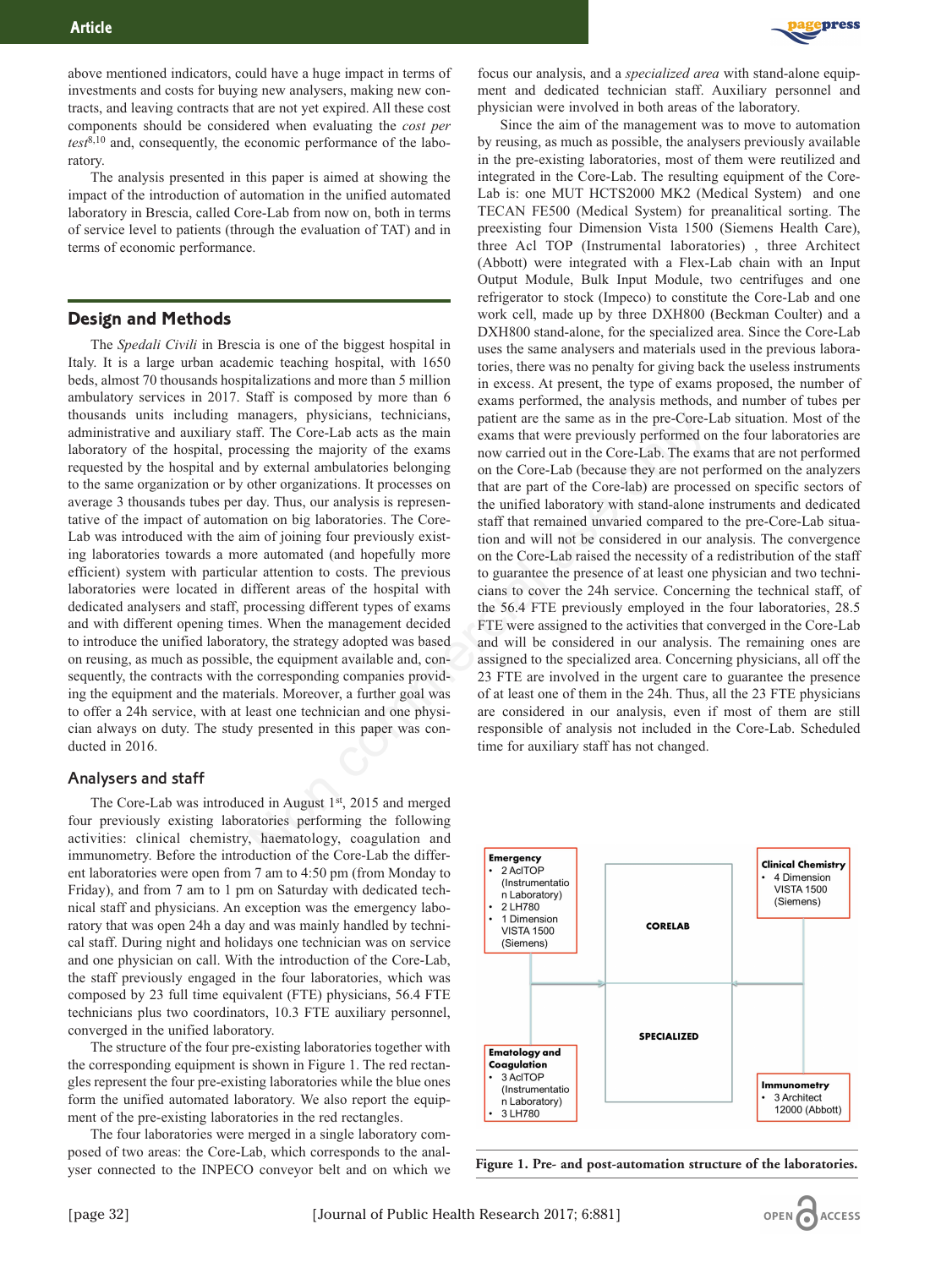

#### Cost analysis

We consider the costs charged to the cost centre corresponding to the Core-Lab, both direct and indirect. As far as direct costs, we consider two terms: equipment and staff costs. The equipment costs are given by the monthly renting rates, while the staff costs are the monthly salary. The indirect costs are formed by two components. The first one, which is called *indirect costs*, is a fixed percentage of the sum of the equipment and staff costs and is equal to 4.6%. This term takes into account all minor costs related to the management of the laboratories. The second term, called *general costs*, is the 13.95% of the sum of direct and indirect costs as described above. This term amounts to the part of general managing and fixed cost of the hospital charged to the single centre of costs. Both percentages were provided from the hospital central administration, as well as equipment and staff costs.

Before presenting the results of our analysis, we would like to point out that we did not consider material costs in our analysis. In fact, the number of tubes and exams processed remained constant with respect to the pre-Core-Lab situation. This situation will change in the next future since when the unified laboratory will reach the long-term stable process routine. At present, it is still in a set-up phase where a number of issues are faced with a high frequency. These issues have an important impact on material costs. Thus, we leave the analysis of material cost for a future work.

## **Results**

#### Analysers and staff

From the equipment point of view, given that the strategy adopted was based on reusing the already existing equipment and contracts, the status remained almost unchanged when moving to the Core-Lab. In particular, when considering the analysers only, the equipment cost of the pre-existing laboratories was slightly reduced, as shown in s 2 that highlights a decrease of monthly equipment costs related to coagulation (800 $\epsilon$ ) and clinical chemistry (2750€). Costs related to immunometry remained stable while there was an increase in costs related to haematology (2050 $\varepsilon$ ). This last increase is due to the introduction of a specific total laboratory automation (TLA) dedicated to haematology. In order to better evaluate how the equipment cost is spread among the different areas involved in the Core-Lab, we determined the weight of the equipment cost with respect to the total for each area in the pre-Core-Lab and Core-Lab situation. We obtained that weight of haematology increased from 18% to 45%, clinical chemistry decreased from 62% to 41%, coagulation decreased from 12% to 5% and immunometry has a slight increase from 8% to 9%.

When considering the global equipment costs which involve, in addition to machinery costs, the cost related to the analyser that were connected to the conveyor belt and the cost of the preanalytic equipment, we obtain that the total cost of the pre-Core-Lab situation is €14950 while it increases to €20450 with the introduction of Core-Lab. This increase is due to the introduction of the conveyor belt and the corresponding management software in addition to the cost of the newly introduced preanalytic equipment.

When moving to the comparison in terms of staff involvement, we obtain the situation depicted in Table 1. From Table 1 we



**Figure 2. Comparison of equipment cost: absolute values.**

#### **Table 1. Comparison of staff costs.**

|                         | <b>Pre-core-lab</b>      |                     | Core-lab     |                     |
|-------------------------|--------------------------|---------------------|--------------|---------------------|
|                         | <b>Units</b>             | Monthly cost, $\in$ | <b>Units</b> | Monthly cost, $\in$ |
| <b>Technicians</b>      | 28.5                     | 100,495.07          | 22.83        | 80,501.84           |
| Physicians              | 23                       | 215,906.37          | 20           | 187,744.67          |
| Auxiliary staff         | 10.3                     | 29,445.13           | 10.3         | 29,445.13           |
| Technician coordinators | $\eta$<br>$\overline{L}$ | 7052.29             |              | 3526.14             |
| Total                   | 63.8                     | 352,898.86          | 54.13        | 301,217.78          |

#### **Table 2. Comparison of total costs.**

|                                                       | <b>Pre-core-lab</b> | Core-lab   |
|-------------------------------------------------------|---------------------|------------|
| Direct costs, $\in$                                   |                     |            |
| Equipment                                             | 14,950.00           | 20,450.00  |
| Staff                                                 | 352,898.86          | 301,217.78 |
| Total                                                 | 367,848.86          | 321,667.78 |
| Indirect costs (4.61% of direct costs), $\in$         | 16,954.05           | 14,825.82  |
| General costs (13.95% of direct +indirect costs), $∈$ | 53,680.01           | 46,940.82  |
| Total, $\in$                                          | 438,482.91          | 383,434.18 |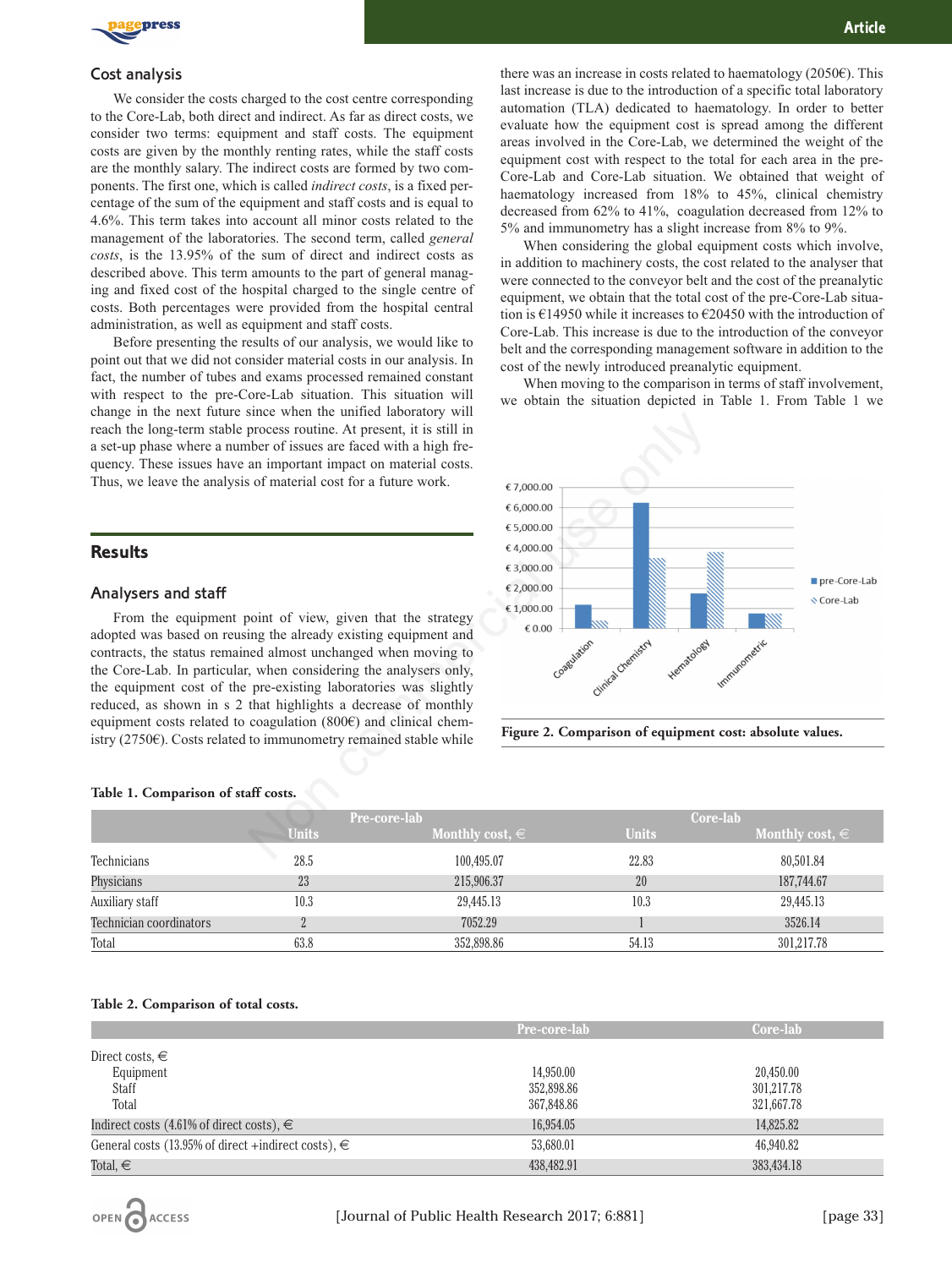

observe a reduction in total staff cost of €51,681.07, which corresponds to 14.64% of the staff cost of the pre-Core-Lab situation. We point out that the decrease in the staff composition (technicians and physicians) was achieved even if the same number of tubes and exams are processed with respect to the pre-Core-Lab situation. In addition, a 24h service is now guaranteed. Finally, even if most of the work done by this auxiliary staff have been substituted by preanalytical equipment, this area remained stable up to now and will be analysed in the future.

#### Total cost

Moving to the comparison of the total costs, including equipment costs, staff costs and indirect costs, we obtain what is shown in Table 2.

Total costs decreased by €55,048.73 which corresponds to 12.55% of the total cost of the pre-Core-Lab situation.

#### **Performance**

We now report the analysis of the TAT for emergency, urgent and routine exams. The TAT is the time elapsed from the check in of the tube in the laboratory to the time of delivery of the laboratory clinical report. The hospital has established maximum validation times (measured by TAT): 1 hour for emergency exams, 2 hours for urgent and 1 day for routine. To have the most complete and realistic picture of the Core-Lab performance we report the average TAT for three classes of exams that require different methodology. In particular we analyse sodium, which is one of the most requested exams, performed with direct potentiometry on Dimension vista 1500. We performed the same analysis for potas-

sium but we do not report the results as they are identical. In addition, we report emergency TAT for Troponin I (immune assay) which is often requested in emergency exams, and finally we evaluate colorimetric method by analysing urgent and routine TAT for glucose confirming that they were all on time. The results are shown in Figure 3 which shows, on the vertical axis, the average value of TAT for the month reported on the horizontal axis while the vertical axis reports time in minutes. We report data for the preautomation period (July 2014 – June 2015) and the first year of Core-lab (July 2015 – June 2016). The figure show that the behaviour of TAT is very similar when comparing sodium with troponin I for emergency exams or sodium with glucose for urgent and routine exams. In particular, there was a slight increase in emergency TAT, which however is still below 1 hour and has improved in the last period. For urgent and routine exams TAT improved quite remarkably. We note that the up-down behaviour of the routine graph is due to outliers whose analysis was not a goal of our study.

In addition to the previous analysis, we compared the Core-Lab situation with the pre-Core-Lab situation and also, using the e-Valuate software provided by Gene.sys (www.gene-sys.it), $^{10}$  with the situation of a set of Italian laboratories by analysing, as shown in Figure 4, the differences in terms of FTE per number of tests. The horizontal axis in the figure reports the number of tests processed per year, while the vertical axis reports the FTE. The figure shows that the same number of tests is now provided with a smaller amount of FTE. Moreover, the Core-Lab can be classified as a big laboratory, as most of the other laboratories in the figure perform a much smaller number of tests.



#### **Figure 3. Analysis of turnaround time.**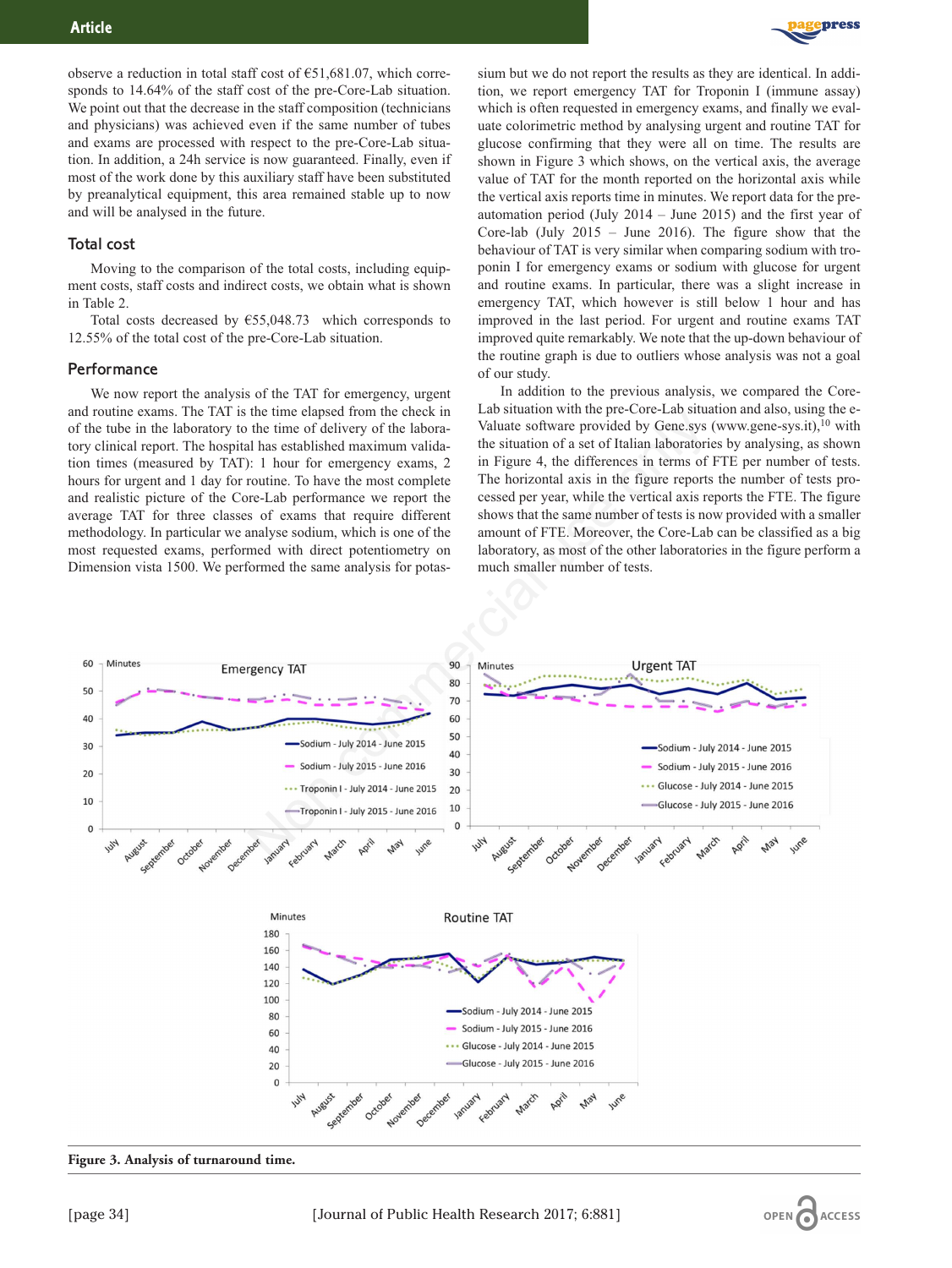

## **Conclusions**

This paper presents a cost analysis related to the introduction of an automated laboratory in one of the biggest hospital in Italy. Our analysis shows that the introduction of the laboratory automation, which permitted to merge four pre-existing laboratories, lead to important cost savings mainly in terms of staff costs, without affecting the TAT, and thus the service level to patients, even considering the short operative period which included all setup issues. This allows to state that the management strategy, with the goal of introducing automation while minimizing the corresponding costs, has been successfully achieved.

Since the strategy adopted was based on reusing most of the already existing equipment and contracts, integrating with few analysers and the pre analytical machines, the status remained almost unchanged when moving to the Core-Lab. In particular, when considering only the analysers, the equipment cost of the pre-existing laboratories was slightly reduced. The reduction of costs is due to the reduction in the number of analysers used, thanks to the fact that most of the analysis performed in the different laboratories were converged in a unified laboratory**.** In addition, thanks again to the convergence, there was no need for all the backup analysers that were used in the previous laboratories. This happened in particular for coagulation and clinical chemistry. The only costs that increased are those related to haematology due to the introduction of a specific new total laboratory automation (TLA). When considering the global equipment costs which involve also the conveyor belt and the preanalitical equipment that was not present in the pre-Core-Lab, and therefore was acquired *ex novo*, costs increase.

Regarding staff, we observed a reduction of almost 15% in total staff cost. We would like to recall that the Core-Lab offers a 24h service and the reduction in total staff cost was achieved even though there was the need for medical staff to be present 24h a day and validate all exams, while this was not the case before when only one technician was present 24h. Furthermore, thanks to the consolidation, there was no need to recruit new medical staff in order to replace the 3 FTE who left (for layoffs and retirements). For the technical staff, a decrease in the number of technicians, from 28.5 FTE to 22.8 FTE, was achieved to perform the same number of tests. This happened thanks to consolidation of activities. At present, it is required that at least two technicians are always on duty: one is in the group of technicians that were previously engaged in the emergency laboratory and thus has more experience when dealing with all kind of exams and emergency erged in a unified laboratory. In addi-<br>have legal consequences. Clearly, as<br>regence, there was no need for all the six, the months just after the realloco<br>coagulation and clinical chemisity. The fact anyway a bit as a co



**Figure 4. Comparison with other Italian laboratories in terms of full time equivalent per volume.**

treatment. The second may be one that was previously engaged on a routine laboratory, and thus with less experience. This strategy will be revised in the future when a sufficient experience will be acquired by all technicians and, as a consequence, only one technician will be on duty during the night. This will further reduce the staff cost. The only area that remained stable is the area of auxiliary staff, even if we believe that most of the work done by this staff have been substituted by preanalytical equipment. Once operative work flow becomes stable and all set-up problems are solved, there will likely be an important reduction in auxiliary staff too.

One important aspect to be highlighted is that, differently from most of the other works described in the literature where staff moves to a new automated system leaving old analysers in the old spaces, instrument were moved to the new space in few days and there was no interruption of service during relocation of the reutilized analysers. This happened thanks to the efficient schedule of the reallocation of analysers and staff. Furthermore, staff was trained in advance to help the transition. This is an important aspect especially when dealing with emergency exams whose delay could seriously affect patients safety and, as a consequence, have legal consequences. Clearly, as emerged from the TAT analysis, the months just after the reallocation of the laboratories suffered anyway a bit as a consequence of transition. However, the TAT always satisfied the constrains established by the hospital.

As expected there has been a decrease in staff cost and an increase in equipment cost since automation leads to an investment in new equipment (even if marginal like in the case of Spedali Civili) which, in turn, allows to reduce the staff involved in the operational management of the laboratory.

As shown by the analysis of the TAT, the service level to patients did not deteriorate despite the cost decrease, as the TAT of the analysis we measured was in time with what agreed in the pre-Core-Lab situation. This is an important aspect, as a fast response is a key factor for an early diagnosis and a proper disease treatment and, also, the respect of TAT avoid risk of extra hospital operating costs related to a postponed diagnosis. By comparing the FTE per number of tests of the pre and post automation situation, we note an improvement*, i.e.,* a decrease of FTE per test. This is probably the consequence of the consolidation of activities in a single laboratory. Moreover, the Core-Lab compares favourably with other big Italian laboratories as it requires on average a lower number of FTE per tests processed.

Finally, we would like to emphasize what stated previously, *i.e.,* the strategy that the management of the hospital adopted when deciding to introduce the automation. Automated laboratories has been introduced in many other hospitals before, as witnessed by the large number of papers devoted to their analysis<sup>5,7,11</sup> and by the experience of hospitals located also in the county of Brescia. However, in most cases the aim was to focus on the performance of new automated laboratory, either in terms of reduction of TAT or prevention of outliers.6,12 In the case of the Core-Lab of Brescia, the focus was on the minimization of costs. Our analysis showed that this goal has been achieved. Further improvements may be implemented in a longer term, especially related to reduction in auxiliary and technical staff. Moreover, a more efficient scheduling of the activities on the conveyor belt could further improve the performance of the laboratory, both in terms of costs and TAT. Anyway, to the best of our knowledge, our experience is the first one where the focus has been on cost effectiveness. As suggested by Maynard,13 given the universal scarcity of resources, economic recession and austerity, the absence of a marriage of strategies between public health and economic needs makes prioritisation of competing investments impossible. We believe that our analysis goes in the direction of achieving this marriage.